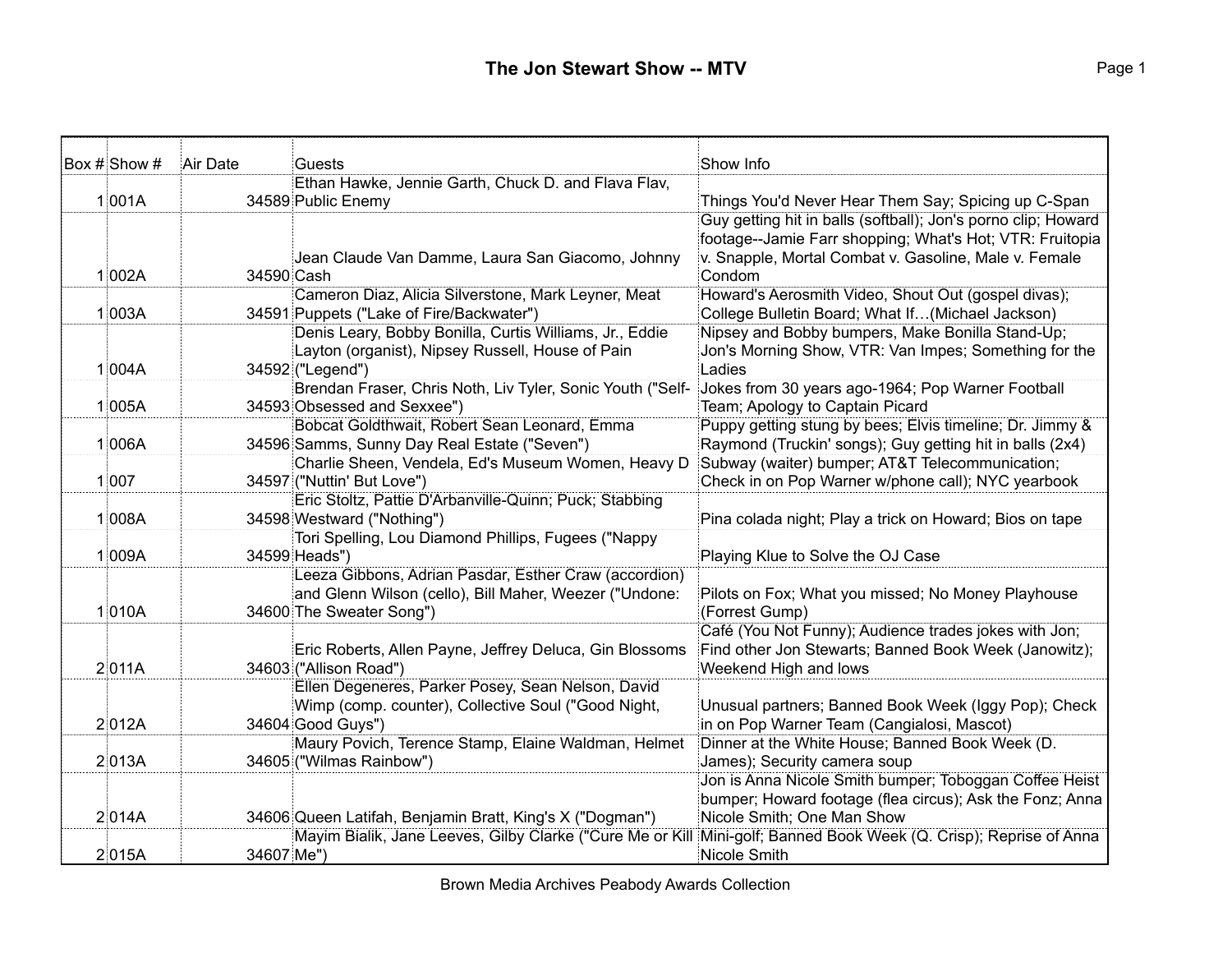| Box # Show # | Air Date   | <b>Guests</b>                                                                                                | Show Info                                                                                                         |
|--------------|------------|--------------------------------------------------------------------------------------------------------------|-------------------------------------------------------------------------------------------------------------------|
|              |            | Kelsey Grammer, Jasmine Guy, Nick Dipaolo, Brody                                                             |                                                                                                                   |
|              |            | Buster (child jazz wiz), Fury in the Slaughterhouse                                                          | Jokes from the past (Jim Nabors) bumper; Brody Buster;                                                            |
| 2016A        |            | 34610 ("When I'm Dead and Gone")                                                                             | Superfake interview (Simpson)                                                                                     |
|              |            |                                                                                                              | Mom, I'm Watching It Too (cold open); Video scavenger                                                             |
|              |            |                                                                                                              | hunt; check on Pop Warner; VTR: Game highlights with                                                              |
| 2017A        |            | 34611 Fran Drescher, Brian Leetch, L7 ("Stuck Here Again")                                                   | Howard                                                                                                            |
|              |            |                                                                                                              | Neet commercial bumper; Chimp tricks (monologue);                                                                 |
|              |            | John Stamos, Denny Dillon, G. Love & Special Sauce                                                           | National debt clock; Henry's exercise video; Nostradamus                                                          |
| 2018A        |            | 34612 ("Cold Beverage")                                                                                      | predicts                                                                                                          |
|              |            | Quentin Tarantino, Cynthia Gibb, Johnny Legend, Sun                                                          |                                                                                                                   |
|              |            | City Poms, The Mighty Mighty Bosstones ("Kinder                                                              |                                                                                                                   |
| 2019A        |            | 34613 Words")                                                                                                | Drinking games; halftime show with Sun City Poms                                                                  |
|              |            |                                                                                                              | Sarah Jessica Parker, Pamela Anderson, Terror Fabulous Baywatch cold open; Grand Central locker concentration;    |
| 2 020A       |            | 34614 ("Action")                                                                                             | What IfLady Di; Tan on a Van                                                                                      |
|              |            | Bob Newhart, Reg E. Gaines, Malik Yoba, Love Spit Love Hi Bob Guys in Bar bumper; Buy clothes for Howard;    |                                                                                                                   |
| 3 021A       |            | 34617 ("Change in the Weather")                                                                              | Apology to Paula Jones; Pop Warner update                                                                         |
|              |            |                                                                                                              | Sex Survey ('40s v. '90s); Howard's Weird Footage; VTR:                                                           |
|              |            | Rob Morrow, Tom Robbins, Dave Brown, Coolio ("I                                                              | Guy in wind tunnel; Dr. Jimmy & Raymond; VTR:                                                                     |
| 3 022A       |            | 34618 Remember")                                                                                             | Raymond's workout                                                                                                 |
|              |            | Garry Marshall, Robert Englund, Lisa Carson, They Might Performing dogs (monologue); VTR: Slomo of dog trick |                                                                                                                   |
| 3 023A       |            | 34619 be Giants ("Snail Shell")                                                                              | after Paramount logo; Who really watches?                                                                         |
|              |            |                                                                                                              | Old radio prompts monologue; clip wars; VTR: The Mask,                                                            |
|              |            | Karen Duffy, Corin Nemec, Lucky Vanous, Dada ("All I                                                         | Terminal Velocity, Priscilla, Lucky's Coke Comm.; 3 minute                                                        |
| 3 024A       | 34620 Am") |                                                                                                              | vacation (Hawaii)                                                                                                 |
|              |            |                                                                                                              | Bumpers: Sal's wedding footage, Celebrities wish Sal well;                                                        |
|              |            |                                                                                                              | VTR: Dave Brown; VTR: Garry Marshall; Howard's                                                                    |
|              |            | Fisher Stevens, Kevin Meaney, Spearhead ("People in                                                          | forehead sing-a-long; Steve Higgins in sewers; Retire:                                                            |
| 3 025A       |            | 34621 the Middle"), Bear Lyons (piano player)                                                                | "This is your life" (Sal Failla)                                                                                  |
|              |            | Peter Weller, Nick Turturro, Lynn Snowden, Da Brat                                                           | Avon salesman bumper; Kids write Jon's jokes                                                                      |
| 3 026A       |            | 34624 ("Funkdafied")                                                                                         | (monologue); Strike '94; How was the party?                                                                       |
|              |            | Marlee Matlin, Veronica Webb, Sandy Levine (subway                                                           | Whirling Dervish (monologue); Howard's footage (B.                                                                |
| 3 027A       |            | 34625 hero) Sponge ("Plowed")                                                                                | Reynolds); Pop Warner update (Lenny & Sara/panel)                                                                 |
|              |            | Martha Plimpton, David Charvet, Jenny Simizu, Digable                                                        |                                                                                                                   |
| 3 028A       |            | 34626 Planets ("9th Wonder")                                                                                 | Baywatch moment (Jon and Howard); Pigeon ball                                                                     |
|              |            |                                                                                                              | Lauren Velez, Sheryl Crow, Nichelle Nichols, Sheryl Crow Chroma Suit (monologue); Smokin' for the kids (update on |
| 3 029A       |            | 34627 ("All I Wanna Do")                                                                                     | miles collected); Superfake interview (Faye Resnick)                                                              |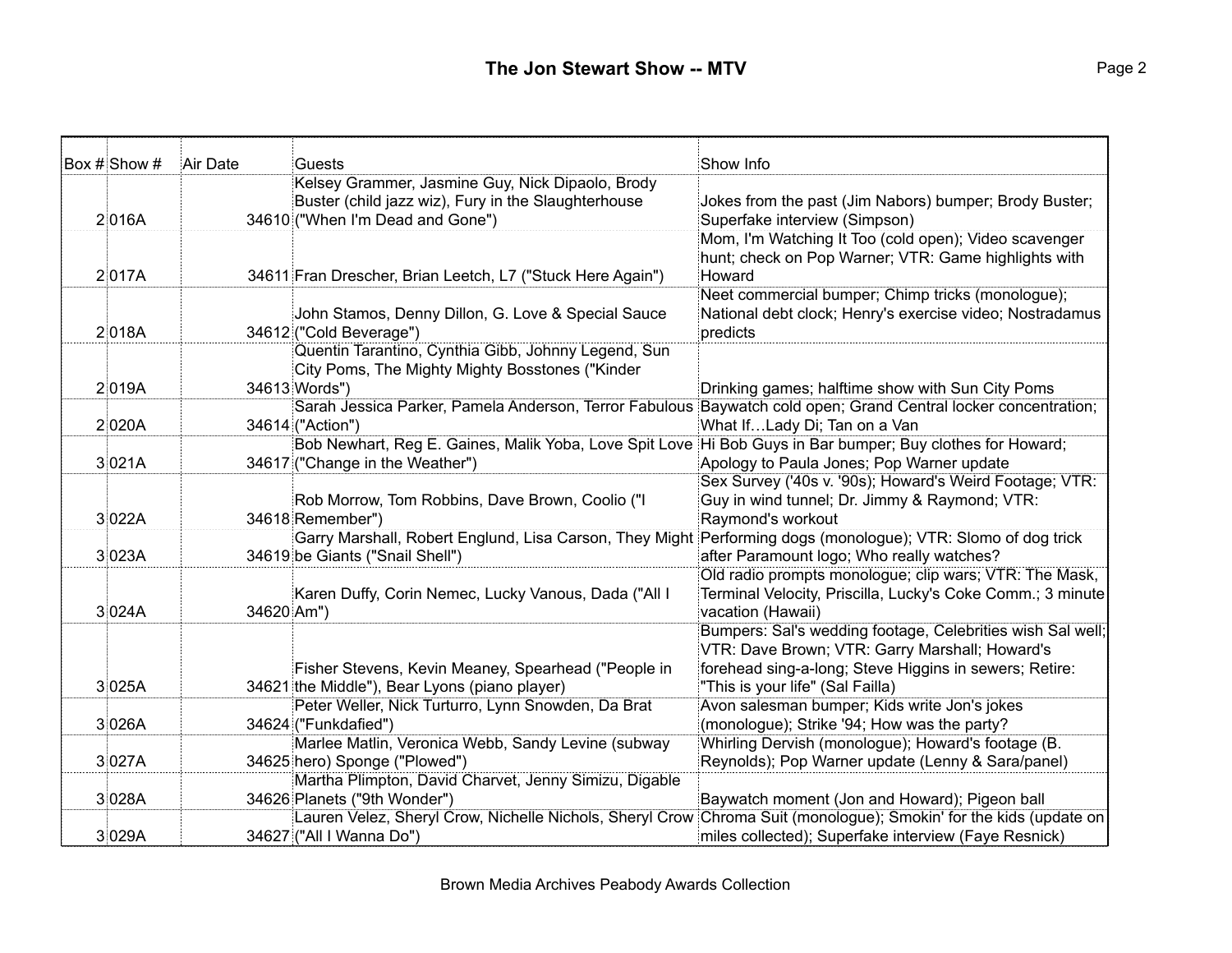| Box # Show # | Air Date    | Guests                                                                                            | Show Info                                                                                                           |
|--------------|-------------|---------------------------------------------------------------------------------------------------|---------------------------------------------------------------------------------------------------------------------|
|              |             |                                                                                                   | Batjon Dancing bumper; Puppy in the dryer bumper; Violin<br>contortionist (monologue); Next week's magazine covers; |
| 3 030A       |             | Molly Ringwald, Gordon Clapp, Steve James, The<br>34628 Reverend Horton Heat ("Yeah Right")       | Bat phone                                                                                                           |
|              |             |                                                                                                   | Lisa-The Jon Stewart Fan (personals ad); World Series                                                               |
|              |             |                                                                                                   | game 1: Groundskeepers; Baseball footage with Howard                                                                |
| 4 031A       |             | 34631 Scott Bakula, Merill Markoe, Oasis ("Supersonic")                                           | voiceover                                                                                                           |
|              |             | Margaret Cho, Noah Wyle, T. Coraghessan Boyle; Lucas                                              | Pink pussycat bumper; Bargain bin (monologue); World                                                                |
| 4 032A       |             | 34632 ("Lucas with the Lid Off")                                                                  | Series Game 2: Vendors                                                                                              |
|              |             | John Larroquette, Arye Gross, Darnell Martin Bad                                                  |                                                                                                                     |
| 4 033A       |             | 34633 Religion ("21st Century Digital Boy")                                                       | Pop Warner update--sports psychologist; Geography quiz<br>Theremin player (monologue); World Series game 3:         |
|              |             | Kim Coles, Paul Rudnick, Coffin Joe, Arrested                                                     | Bobby Bonilla & Pat Kelly; Smoking for the kids Minister                                                            |
| 4 034A       |             | 34634 Development ("Africa's Inside Me")                                                          | Rabin smoking pic                                                                                                   |
|              |             |                                                                                                   | Bumpers: Jon & Howard masks, Jon & fat guys in pool,                                                                |
|              |             | Scott Baio, Gilbert Gottfried, Dr. Stephen Kaplan, The                                            | Red Mike Festival Band (mono); Dr. Jimmy and Raymond                                                                |
| 4 035A       |             | 34635 Cult ("Coming Down")                                                                        | (Halloween video)                                                                                                   |
|              |             |                                                                                                   | Airline safety film (Parouse); Jon and Howard masks;                                                                |
|              |             | Steven Weber, Antonio Sabato, Jr. Instant Girl, Frank                                             | Halloween party footage (mono); urban myths quiz;                                                                   |
| 4036A        |             | 34638 Black ("Headache")                                                                          | Standard Time/Extra hour; VTR: Jon w/Q-Tips                                                                         |
|              |             | Mark Curry, James LeGros, Kitty G., Grant Lee Buffalo                                             | Guy hit in balls/shovel (mono); Howard knock-knock joke;                                                            |
| 4 037A       |             | 34639 ("Mockingbirds")                                                                            | Howard and cab driver; Pop Warner update; Bazooka Joe                                                               |
|              |             | Lori Petty, John McGinley, Kevin Smith, Killing Joke                                              |                                                                                                                     |
| 4 038A       |             | 34640 ("Millennium")                                                                              | Subway bumper/breakup; Slurpee                                                                                      |
|              |             | Andrea Martin, Griffin Dunne, Missy Giove, Sinead                                                 |                                                                                                                     |
|              |             | O'Connor ("Thank You for Hearing Me", "John I Love                                                |                                                                                                                     |
| 4 039A       | 34641 You") |                                                                                                   | OJ Home Shopping Network; Spice up Simpson TV                                                                       |
|              |             | Ralph Macchio, Gabriella Sabatini, Dave Mustaine<br>(panel), Pasty Cline guy, Megadeth ("Train of |                                                                                                                     |
| 4 040A       |             | 34642 Consequence")                                                                               | 3 minute ski vacation (Switz.); OJ                                                                                  |
|              |             | Daisy Fuentes, Johnny Hardwick, INXS ("The Strangest                                              | Jon in subway with bagpipes, Good Samaritan,                                                                        |
| 5 041A       |             | 34645 Party" "What You Need")                                                                     | supermodel call                                                                                                     |
|              |             |                                                                                                   | Howard Voting Bumpers, Photo booth, The Fly, The                                                                    |
|              |             | Julia Sweeney, Alan Zweibel, Don Winans, Compulsion                                               | Wedding; election highlights/lowlights; Pop Warner                                                                  |
| 5 042A       |             | 34646 ("Delivery")                                                                                | update; tailgate party                                                                                              |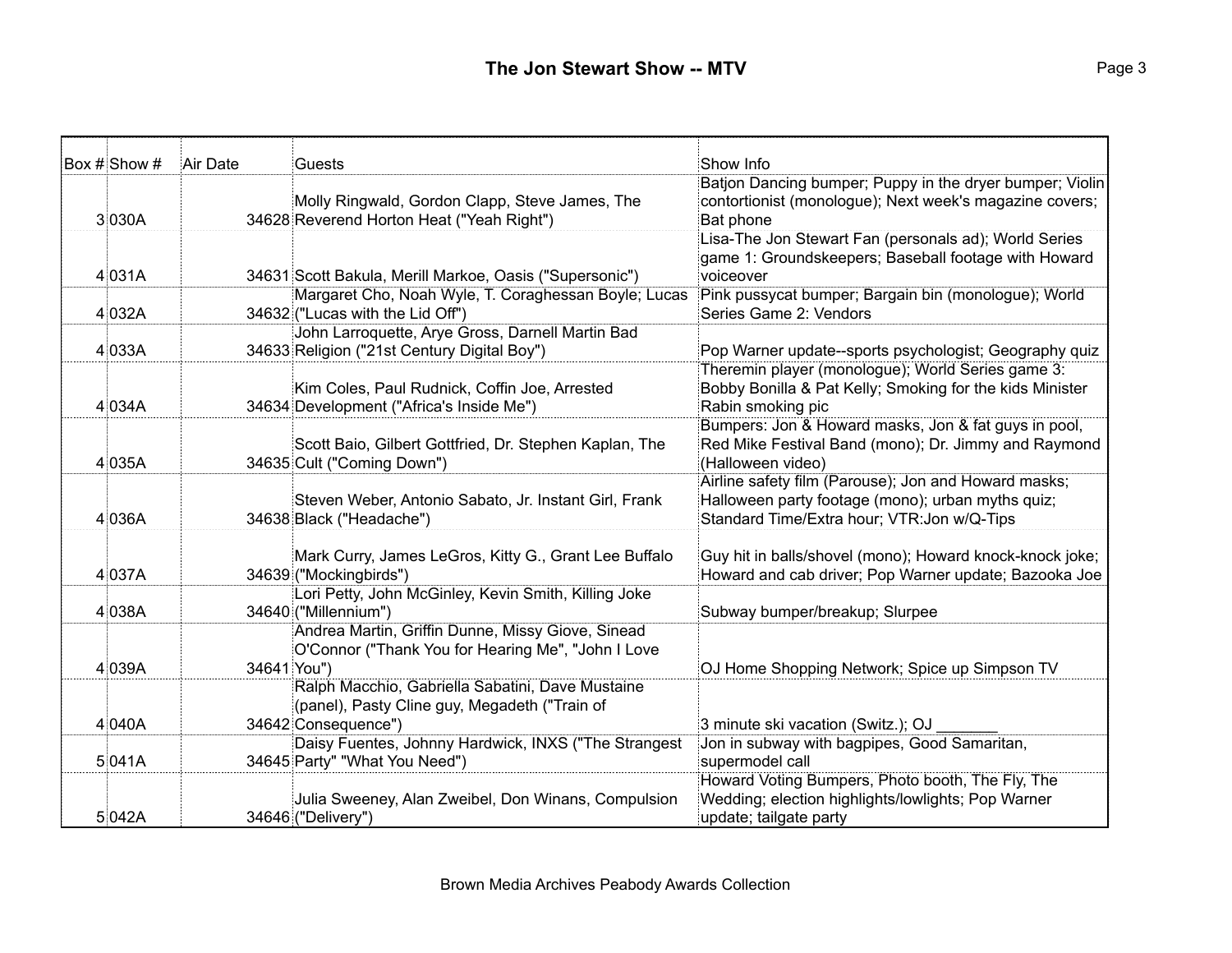| Box # Show # | Air Date | Guests                                                        | Show Info                                                  |
|--------------|----------|---------------------------------------------------------------|------------------------------------------------------------|
|              |          |                                                               | Shatner Star Trek blooper bumper; Star Trek bloopers       |
|              |          |                                                               | (monologue); Apology to Captain Picard; Things you'd       |
| 5 043A       |          | 34647 William Shatner, Marina Sirtis, Reverend Partridge      | never hear them say                                        |
|              |          | Robert Klein, Montel Williams (ICE-T Panel), Body Count       | Jon busing tables; hand off monologue, new ways to         |
| 5 044A       |          | 34648 ("Necessary")                                           | cheat                                                      |
|              |          | Sandra Bernhard, Jack Wagner, Jake Fogelnest,                 |                                                            |
|              |          | Diamanda Galas w/John Paul Jones ("Do You Take This           | Bruce Zipes (celebrity cakes/monologue); supermodel        |
| 5 045A       |          | 34649 Man")                                                   | video                                                      |
|              |          | Grant Show, Robin Leach, Ice Cube & K-Dee ("Thought I         |                                                            |
| 5 046A       |          | 34652 Saw a Pussycat")                                        | Referee (monologue); symbols on the set                    |
|              |          | Malcolm McDowell, Natalie Portman, Jessica Yu, Fu             | Jon dancing with meat; last call: Deck 7; The Da Vinci     |
| 5 047A       |          | 34653 Schnickens ("Breakdown")                                | Thing; GFX: Codex Page                                     |
|              |          | Penelope Ann Miller, Dylan McDermott, Bill Walton,            |                                                            |
|              |          | George Rodrigue (Blue Dog guy), Aimee Mann ("That's           | Jon and dog w/funnel; No Money Playhouse                   |
| 5 048A       |          | 34654 Just What You Are")                                     | "Frankenstein"                                             |
|              |          | Cindy Crawford, A Martinez, Blake Levine--autograph           |                                                            |
| 5 049A       |          | 34655 hound, Sam I Am ("Capsized")                            | House of Style outtakes, Government watchdog               |
|              |          | Tabitha Soren, Jada Pinkett, Dana Gould, Margarita the        |                                                            |
| 5 050A       |          | 34656 Organist, Dishwalla ("It's Gonna Take Some Time")       | What's Tabitha Thinking?, next week's magazine covers      |
| 6 051A       |          | 34659 Peter Fonda, Jackee Harry, Marc Maron, Live ("I Alone") | Dog grooming graduation, Pop Warner finale                 |
|              |          | Ed Begley Jr., Kathy Najimy, Ralph Louis Harris, Freedy       |                                                            |
| 6 052A       |          | 34660 Johnston ("Bad Reputation")                             | New Candid Camera, Mocked-up USAir article                 |
|              |          | Jennifer Tilly, Jasmine Bleeth, Ed Lover & Dr. Dre ("Back     |                                                            |
| 6 053A       |          | 34661 Up Off Me")                                             | What's Hot? (holiday edition)                              |
|              |          |                                                               | Turkey bumpers, Jon w/cutouts, salad bar, dancing          |
|              |          | Daphne Zuniga, B.D. Wong, Salt 'n' Pepa (panel &              | w/cops, up from subway, pigeons reveal; Parade footage     |
| 6 054A       |          | 34662 perform) ("None of Your Business")                      | (monologue), Howard's ice cream                            |
|              |          | John Tesh, Malcolm Jamal Warner, Ivan Reitman, Letters        | Turkey bumpers, Jon catching bus, Jon eating pizza; After- |
| 6055A        |          | 34663 to Cleo ("Here and Now")                                | Work Special, mocked-up USAir article pt. 2                |
|              |          |                                                               | Airline safety film; Pogo stick footage (monologue),       |
|              |          | Tim Daly, Terumi Matthews, Matt Adame (cup stacker),          | Thanksgiving highs and lows, Kathie Lee & Frank            |
| 6 056A       |          | 34666 Danzig ("Can't Speak")                                  | infomercial                                                |
|              |          | David Brenner, Janeane Garofalo, Nick Saccodato (fire         | Toboggan (coffee steal); Books on Tape; 2-1/2 minute life  |
| 6 057A       |          | 34667 barber), Flaming Lips ("She Don't Use Jelly")           | with Janeane Garofalo                                      |
|              |          | Tim Matheson, Russ Meyer, Donal Logue, Scarface ("I           | Faster Pussycat' clip (monologue), subway reviewed, toad   |
| 6 058A       |          | 34658 See a Man Die")                                         | licking                                                    |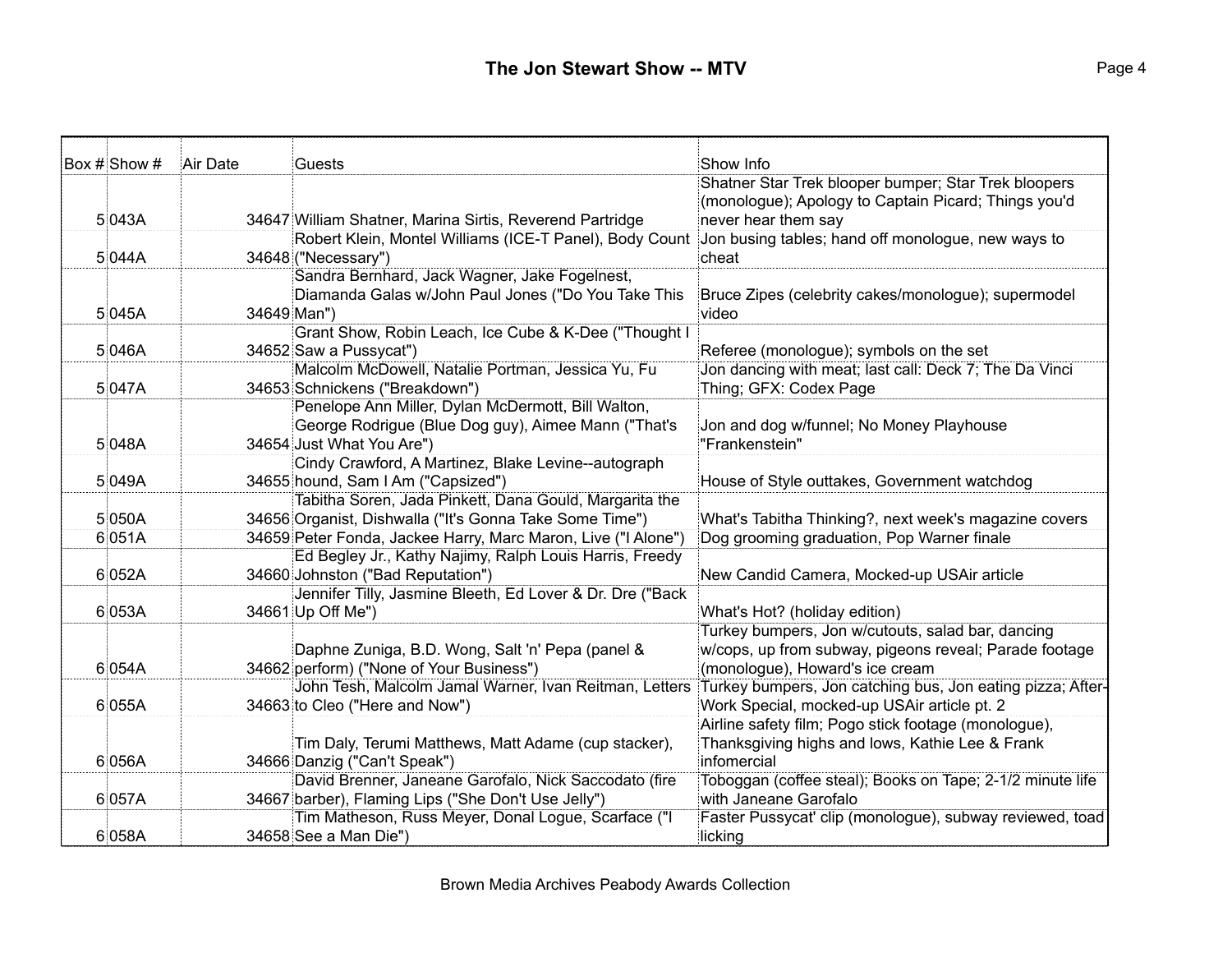| Box # Show # | Air Date | <b>Guests</b>                                                                   | Show Info                                                       |
|--------------|----------|---------------------------------------------------------------------------------|-----------------------------------------------------------------|
|              |          | Julio Iglesias, Giancarlo Esposito, David Cross, John                           |                                                                 |
| 6 059A       |          | 34669 Vincent (base jumper), Big Chief ("Lion's Mouth")                         | Chroma suit (monologue); Very Special Jon Stewart Show          |
|              |          | Julianne Phillips, Bill Pullman, Brooke Smith, Buddy Guy                        |                                                                 |
| 6 060A       |          | 34670 ("Please Don't Drive Me Away")                                            | Ringo the drummer (monologue), fraternity hazing                |
|              |          | Tawny Kitaen, Julianna Margulies, Dave Chappelle,                               | Jon's management tips-Venus, duck/goose, dog collar;            |
| 7061A        |          | 34687 Gabrielle Reece, Spell ("Superstar")                                      | L.A. ticket bumper                                              |
|              |          | Sally Kellerman, Hammer, AI Hoff, Pete Droge ("If You                           | Gift on boom bumper, Jon spins on ice with dog, cookies         |
| 7 062A       |          | 34688 Don't Love Me")                                                           | for Santa from fridge; Dr. Jimmy & Raymond (X-Mas)              |
|              |          |                                                                                 | Jon spins on ice with dog, poinsetta on boom, L.A. ticket       |
|              |          | Jean Claude Van Damme, Marcia Cross, Brian Regan,                               | bumper; Aerosmith cold open, Jon returns lip balm to            |
| 7 063A       |          | 34689 Zhane ("Shame")                                                           | Steven Tyler (monologue), Mighty Morphin Christmas              |
|              |          |                                                                                 | Staff Christmas bumpers, gunshot, Jew, Fake "E.R." clips        |
|              |          | Madeleine Kahn, Erig LaSalle, Y'All (white trash cooking).                      | (monologue); Howard's stupid questions, One Man Show,           |
| 7 064A       |          | 34690 The Figgs ("Favorite")                                                    | Kathie Lee Gifford: Up Close and Frank                          |
|              |          |                                                                                 | Staff Christmas bumper, Santa suicide, Jon & Santa              |
|              |          | Brooke Shields, Al Roker, Johny Legend, Peter Johnson                           | w/hula hoop, Jon's letter to Santa; Doctored "Blue              |
| 7 065A       |          | 34691 (steel drums), Jon Spencer Blues Explosion ("Ditch")                      | Lagoon" photo, Superfake interview: Santa                       |
|              |          |                                                                                 | Staff Christmas bumper, group turning around, Howard on         |
| 7 066A       |          | Lauren Holly, Paul Rudnick, Brian Hartt, Method Man<br>34694 ("Bring the Pain") | ice in tutu; Jokes in another place (Levy's), Porto-San<br>Pete |
|              |          |                                                                                 | Staff holiday bumpers, Dave blog, Laurie Rhodes,                |
|              |          |                                                                                 | Madeleine testimonial; Howard sunbathing on rock; What          |
|              |          | Lorenzo Lamas, Claire Danes, Larry Miller, American                             | kids should know about computers; Jon's "Little Women"          |
| 7 067A       |          | 34695 Music Club ("Can You Help Me")                                            | clip                                                            |
|              |          | Jason Priestly, Gail O'Grady, Dante, Royal Jelly                                | Hockey kids tackle Jon, Screaming girls (VTR) for Jason         |
| 7068A        |          | 34696 ("Ceiling")                                                               | Priestly (monologue), Revenge Guy                               |
|              |          |                                                                                 | Aerosmith throw Jon out; Aerosmith sneeze (monologue);          |
|              |          | Paul Provenza, Roma Maffia, Christopher Conway, Pete                            | Talk Show Jon: Tiffani-Amber; Jon & Howard with                 |
| 7 069A       |          | 34697 Rock & C.L. Smooth ("Take You There")                                     | wishbone                                                        |
|              |          | Dick Clark, Henry Thomas, Kellie Williams, Pop Will Eat                         | American Bandstand footage with Jon dancing; New                |
| 7070A        |          | 34698 Itself ("R.S.V.P.")                                                       | <b>Year's Resolutions</b>                                       |
|              |          |                                                                                 | Jose and Howard bumpers; Jose shows red hair strips,            |
|              |          |                                                                                 | Howard in towel, Hoard in robe with makeup, Before and          |
|              |          | Robert Pastorelli, Michael Rappaport, Jose Eber, Girls                          | after of Jon's hair; Newt's mom's footage (monologue);          |
| 8071A        |          | 34715 Against Boys ("Kill The Sexplayer")                                       | Things you'd never hear them say                                |
|              |          | Eric Bogosian, Victoria Jacobs, Robert Picardo, Hootie &                        | Jon at newsstand ("Playboy"); Gloria Parker, glass player       |
| 8 072A       |          | 34716 the Blowfish ("Let Her Cry")                                              | (monologue), Talk Show Jon (Little Mermaid)                     |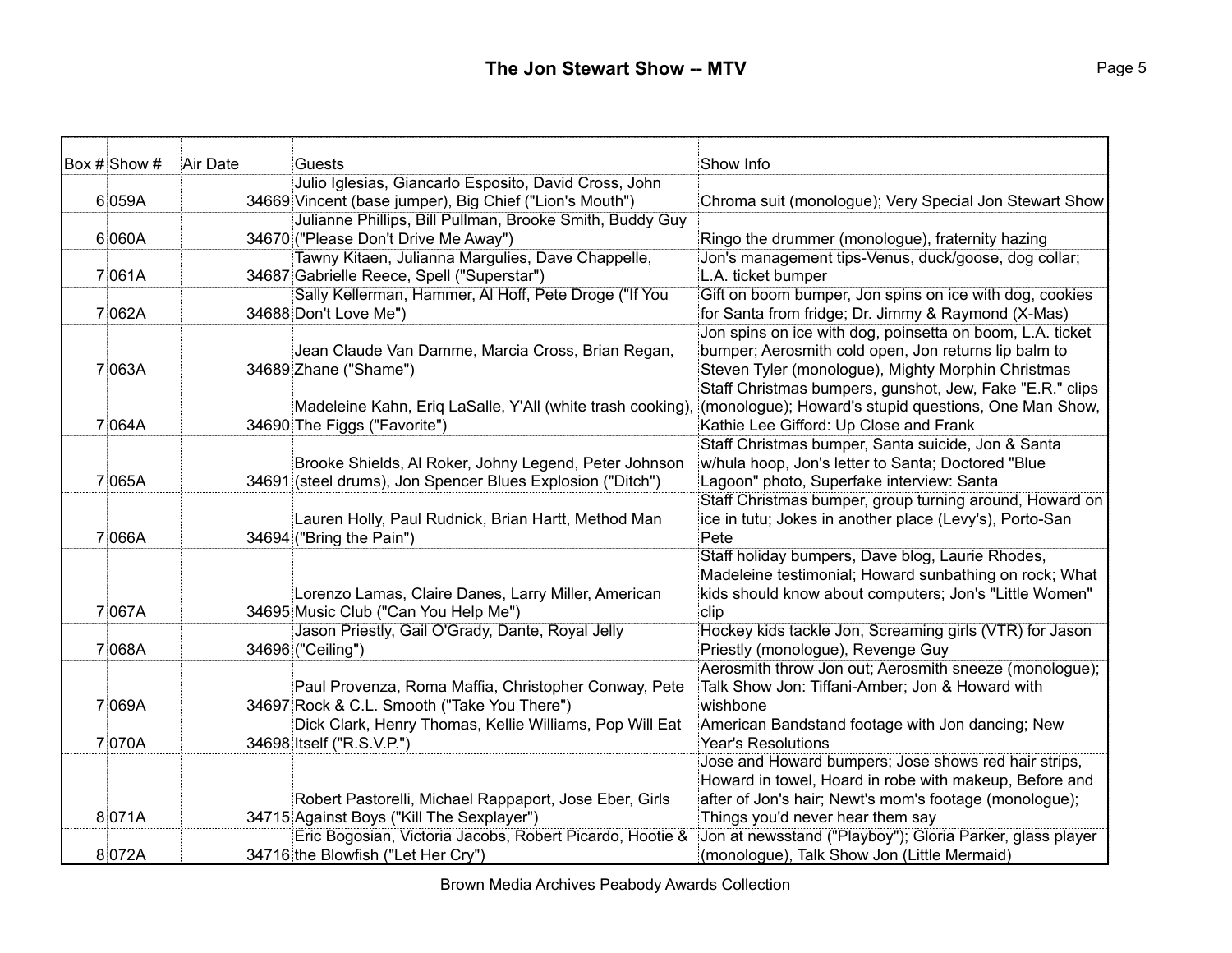| Box # Show # | Air Date | Guests                                                                                                       | Show Info                                                                                        |
|--------------|----------|--------------------------------------------------------------------------------------------------------------|--------------------------------------------------------------------------------------------------|
|              |          | Rolanda Watts, Eve Plumb, Libby Langdon, Magna Pop                                                           | Jon in the afternoon, Jon interviews buggy driver; Jon                                           |
| 8 073A       |          | 34717 ("Lay It Down")                                                                                        | jumps into audience (Mon), What IfNewt Gingrich                                                  |
|              |          |                                                                                                              | Jon on horse (Moscow Circus); Jon jumps into audience                                            |
|              |          | Christopher Lambert, Shanice, Toby Huss, Soul Coughing (Mon), Howard's stupid question, Next week's magazine |                                                                                                  |
| 8074A        |          | 34718 ("Down to This")                                                                                       | covers                                                                                           |
|              |          | Aidan Quinn, Lisa Kudrow, Omar Epps, Craig Mack                                                              | Marco Polo; Hockey/Cowboy footage (mono.), Jon's                                                 |
| 8 075A       |          | 34719 ("Flava Flav in Ya Ear")                                                                               | answering machine                                                                                |
|              |          | Courtney Cox, Joe Torry, Julie Moran, The Roots                                                              |                                                                                                  |
| 8 0 7 6      |          | 34722 ("Proceed")                                                                                            | Bargain bin monologue, incredible journey<br>Diner/Howard eats cake, Talk Show Jon with clothes; |
|              |          |                                                                                                              | Screaming girls (monologue), Jon's forehead sizzles                                              |
|              |          | Tom Jones, Chris Noth, Laura Kightlinger, Tom Jones ("I                                                      | (monologue), Talk Show Jon (GI Joe), Howard's stupid                                             |
| 8 0 7 7      |          | 34723 Wanna Get Back with You")                                                                              | question                                                                                         |
|              |          | Laurence Fishburne, Jackie Mason, Polly Reich (bull                                                          | Sauna/dancing around jacuzzi; Practical tattoos, State of                                        |
| 078          |          | 34724 rider), Bush ("Everything Zen")                                                                        | the Union address                                                                                |
|              |          | Maria Conchita Alonso, Thomas Haden Church, Ikee (6                                                          | Sauna/Tag you're it; Mr. Spoons (monologue), knock-off                                           |
| 8 0 7 9      |          | 34725 year old genius), Gil Scott Heron ("B Movie")                                                          | products                                                                                         |
|              |          | Kevin Bacon, Holly Robinson, Sean Naegeli, Seed                                                              | Diner/Hair in Jon's food; Six Degrees Of Kevin Bacon                                             |
| 8 0 8 0      |          | 34726 ("Doe")                                                                                                | (mono), Attell watches tv                                                                        |
|              |          | Robert Townsend, Lacey Chabert, Slash's Snakepit                                                             | Kathie Lee getting bombed, Diner/Placemat game; Kathie                                           |
| 9 081        |          | 34729 ("Beggars and Hangers On")                                                                             | Lee at Superbowl, Superbowl highs and lows                                                       |
|              |          | Tony Bennett, Tyra Banks, Rev. Ivan Stang, Tony Bennett                                                      |                                                                                                  |
| 9 0 8 2      |          | 34730 ("Caravan")                                                                                            | 3 minute vacation (France)                                                                       |
|              |          | Kellie Martin, Richard Jeni, Crash Test Dummies ("Ballad                                                     | Sauna/Old Jon and Howard; Jorge, Howard's Stupid                                                 |
| 9 0 8 3      |          | 34731 of Peter Pumpkinhead")                                                                                 | Question                                                                                         |
|              |          | Yasmine Bleeth, Stuttering John Melendez, Sofia                                                              |                                                                                                  |
|              |          | Coppola and Xan Cassavettes, Mista Grimm ("Situation                                                         | Diner/Howard as waitress; Jon dives into audience                                                |
| 9 0 8 4      |          | 34732 Grimm")                                                                                                | (mono), shows in syndication                                                                     |
|              |          | Jeff Fahey, Jason London, Lisa Palac, Mary J. Blige ("I'm                                                    | Sauna/this little piggy; Twin ukelele players (mono.), Dr.                                       |
| 9 0 8 5      |          | 34733 Goin' Down")                                                                                           | Jimmy & Raymond (Raymond and Ass)                                                                |
|              |          | Christian Slater, Branford Marsalis, Vendela, Warren G.                                                      | Shiny dime, I Love LA; Frasier cold open, motivational                                           |
| 9 0 8 6      |          | 34736 (panel & perf.) ("This DJ")                                                                            | monologue with the Laker Girls                                                                   |
|              |          | Halle Berry, Corbin Bernsen, Dom Irrera (stand-up and                                                        |                                                                                                  |
|              |          | panel), Jeffrey Tambor, Garry Shandling (special guest),                                                     | Howard's star, Arsenio waiting room; Jeffrey Tambor cold                                         |
| 9 0 8 7      |          | 34737 The Brian Setzer Orchestra ("Hoo Do Voodoo Doll")                                                      | open, O.J. jury sighting/nude girls, Larry Sanders moment                                        |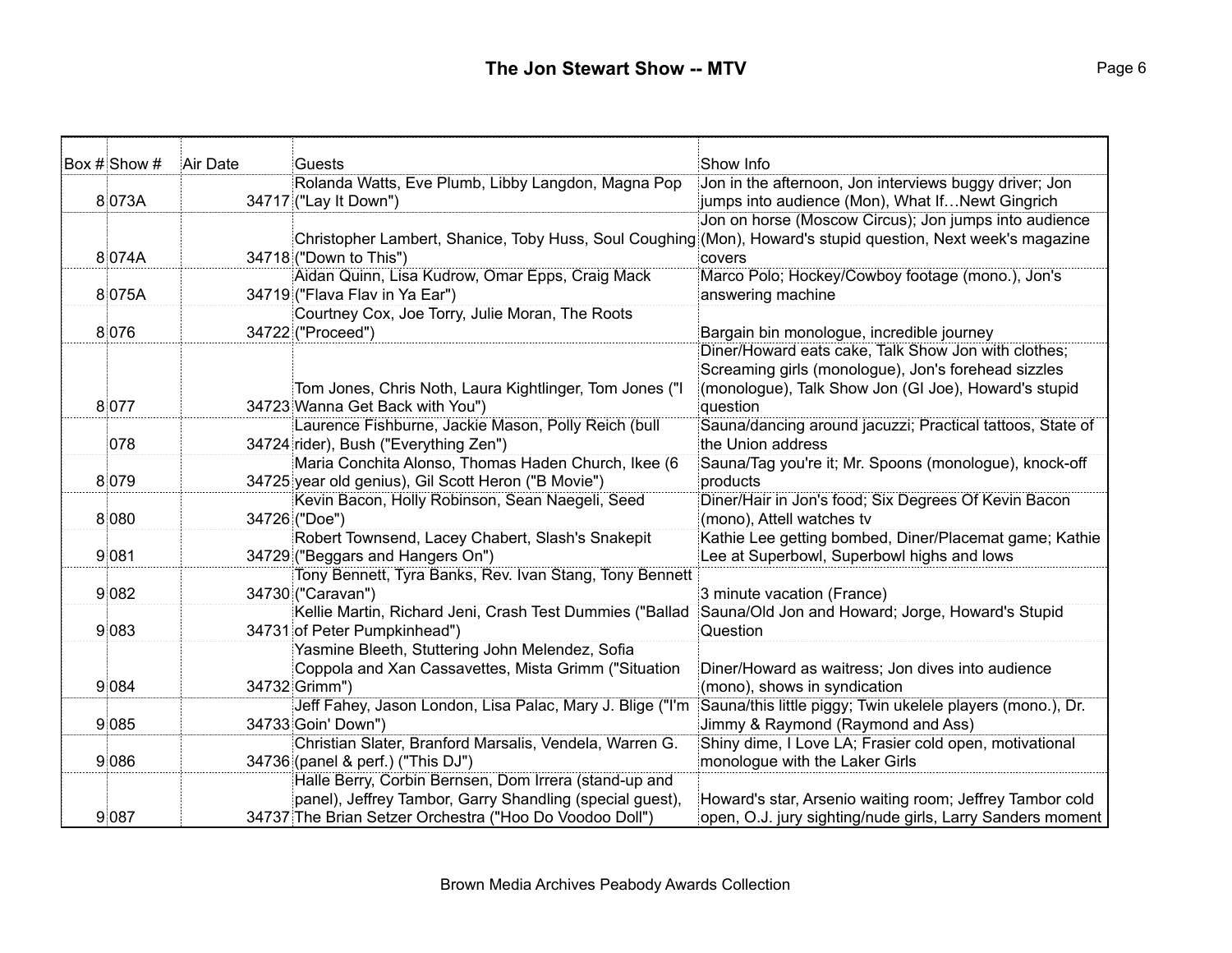| Box # Show # | Air Date | Guests                                                                                                     | Show Info                                                                                                       |
|--------------|----------|------------------------------------------------------------------------------------------------------------|-----------------------------------------------------------------------------------------------------------------|
|              |          |                                                                                                            | Just married, Howard Hollywood Sign, Monster Truck                                                              |
|              |          | Faith Ford, Kelsey Grammer, Johnny Galecki, Barry                                                          | valet parking; Leeza Gibbons in Jon's pocket, Talk Show                                                         |
| 9 0 8 8      |          | 34738 White ("Practice What You Preach")                                                                   | Jon/Tori Spelling                                                                                               |
|              |          |                                                                                                            | Dom DeLuise star, Howard naked, Howard looking at star,                                                         |
|              |          | Dean Cain, Alexandra Paul, Christine Taylor, Collective                                                    | Howard saving hot dog; Melba toast (monologue), L.A.                                                            |
| 9 0 8 9      |          | 34739 Soul ("Gel")                                                                                         | what's hot?, Jury sighting/Dumb & Dumber                                                                        |
|              |          |                                                                                                            | Van Halen bumpers: Jon teaches Eddie guitar, Jon at                                                             |
|              |          |                                                                                                            | soundboard, Jon asks band to play, Howard "Little Surfer"                                                       |
|              |          |                                                                                                            | montage; Van Halen cold open, Jon makes it rain                                                                 |
|              |          | Kate Mulgrew, Eddie Van Halen & Sammy Hagar, Amber                                                         | (monologue), O.J. jury sighting (car wash), Jon needs a                                                         |
| 090          |          | 34740 Smith, Sponge ("Plowed")                                                                             | smoke                                                                                                           |
|              |          | Blair Underwood, Chelsi Smith, Peter Berg, Mighty                                                          | Bumper: L.A./Marianne in suitcase; Jon at Miss USA                                                              |
| 10 091       |          | 34743 Mighty Bosstones ("Pictures to Prove It")                                                            | Pageant, original movie posters                                                                                 |
|              |          |                                                                                                            | Bumper: Girl leaves Jon in subway; Mariachi Band                                                                |
|              |          | Nancy Travis, Patti Davis, Melina Kannakaredes,                                                            | (monologue), Fabio's Romance Tips, Fabio on Romance,                                                            |
| 10 092       |          | 34744 Brownstone ("If You Love Me")                                                                        | Fabio on Tropical Islands, Fabio on Surprises                                                                   |
|              |          |                                                                                                            |                                                                                                                 |
|              |          |                                                                                                            | Tony Goldwyn, Henriette Mantel, Dr. Jon Richter, The The Bumper: Management tips, employee acquisitions, A Time |
| 10 093       |          | 34745 ("I Saw the Light")                                                                                  | and A Place; O.J. Beeper footage, Fake Brian Hartt intro                                                        |
|              |          | David Schwimmer, Cindy Adams, Bridgette Wilson, Ass                                                        | Bumpers: Diner/Jon hogs food, Talk Show Jon with                                                                |
| 10 094       |          | 34746 Ponys ("Little Bastard")                                                                             | clothes; 3-minute vacation: Spain, Hardy Copy Pretape                                                           |
|              |          |                                                                                                            | Bumper: Howard sunbathing on rock; Jon dives into                                                               |
| 10 095       |          | Adam Sandler, Daniela Pestova, Aaron Schwartz &<br>34747 Shaun Weiss, Slayer ("Seasons in the Abyss")      | audience, Very Special Jon Stewart Show, Talk Show<br><b>Jon/Power Rangers</b>                                  |
|              |          | Deion Sanders, Kylie Travis, Manny 'Tiny' Yarboro,                                                         | Bumper: Diner/Jon tosses salt & coffee; Presidential                                                            |
| 10 096A      |          | 34750 Extreme ("Hip Today")                                                                                | quotes, Dr. Jimmy & Raymond (President's Day video)                                                             |
|              |          | Dick Cavett, Julie White, Jackie Kallen, Dinosaur Jr.                                                      | Bumper: Jon & Audience/Chicken Dance, Jon & fighter in                                                          |
| 10 097A      |          | 34751 ("Grab It"), Frankie Capri/One Man Band House Band                                                   | ring; Revenge Guy                                                                                               |
|              |          |                                                                                                            | David Brenner, Stephanie Hodge, Leila Kenzle, Run DMC Bumper: Chair/Hot Dog Vendor; The Selling out of Judge    |
| 10 098A      |          | 34752 ("3 Song Medley")                                                                                    | Ito, What the TV Shows you Watch Really Say About You                                                           |
|              |          | Lara Flynn Boyle, Mickey Spillane, Jonathan Taylor                                                         | Chair/Hot Dog Vendor; OJ Simpson trial joke (mono),                                                             |
| 10 099A      |          | 34753 Thomas, Fossil ("Moon")                                                                              |                                                                                                                 |
|              |          | Steven Weber, Patsy Kensit, Rebecca Gayheart, Helmen                                                       | Howard's stupid question, Imaginary friends<br>Kill Rusty Putnam & Terry, 100th Show parade, Talk Show          |
| 10100A       |          | 34754 ("Rollo")                                                                                            | Jon Aladin                                                                                                      |
|              |          |                                                                                                            |                                                                                                                 |
|              |          | Randy Quaid, John Leguizamo, Douglas McGrath,                                                              |                                                                                                                 |
| 11 101A      |          | 34757 Elastica ("Connection"), C.J. Chenier Band (House Band) Bumpers: Logo #149, 155; Mardi Gras (Attell) |                                                                                                                 |
|              |          |                                                                                                            |                                                                                                                 |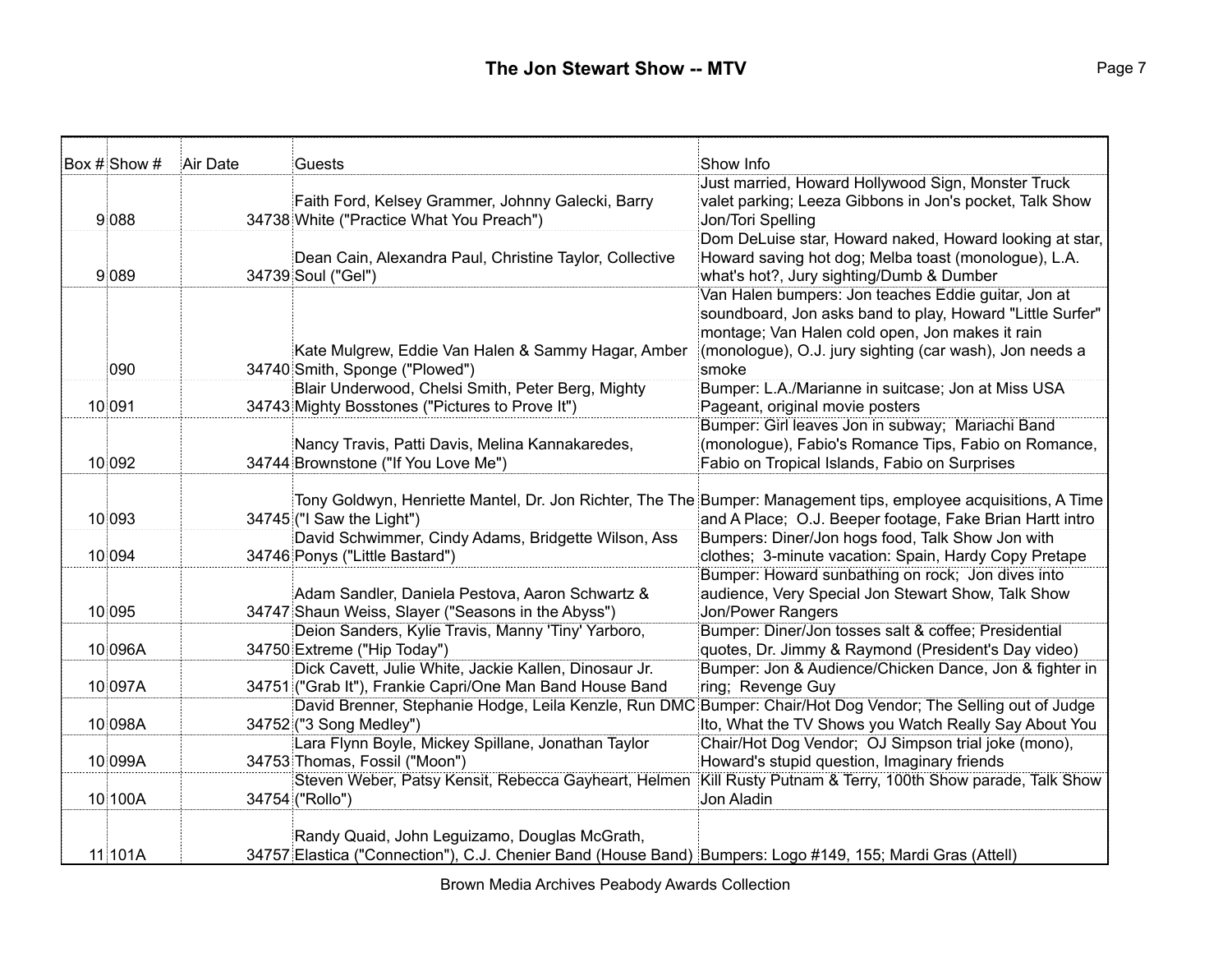| Box # Show # | Air Date        | Guests                                                     | Show Info                                                |
|--------------|-----------------|------------------------------------------------------------|----------------------------------------------------------|
|              |                 | Amanda Donahoe, Gary Cole, Bock & Craig, Crystal           |                                                          |
| 11 102A      |                 | 34758 Waters ("I Believe I Love You")                      | Bumpers: Logo #121, 109; O.J. Trial Joke, Screen Savers  |
|              |                 | D.B. Sweeney, Ed Lover & Dr. Dre, Lucille Treganowan       | Bumpers: Logo #151, 114, Jen with Hockey Kids; O.J.      |
| 11 103A      |                 | 34759 (Car demo), Face to Face ("Disconnected")            | Trial Joke, Superfake Interview (Rosa Lopez)             |
|              |                 | David Carradine, Isabella Hoffman, Jacques Boyreau,        | Bumpers: Logo #146, 112; 3 Minute Vacation (Alaska),     |
| 11 104A      |                 | 34760 Toadies ("Possum Kingdom")                           | Harvey Sid Fisher Sings                                  |
|              |                 | Miranda Richardson, Julia Campbell, Derek Niesman          | Bumpers: Logo #136, 154; Howard's Stupid Question,       |
| 11 105A      |                 | 34761 (bowler), Quicksand ("Thorn In My Side")             | Talk Show Jon/Lost Weekend, Special Place w/Miranda      |
|              |                 | Michael McKean, Karyn Parsons, Dave Attell, Ned's          | Bumpers: Logo #137, 129, Van Halen/Strip Poker,          |
|              |                 | Atomic Dustbin ("All I Ask Of Myself Is That I Hold It     | Internet; Things You'd Never Hear Them Say, Jon Makes    |
| 11 106A      |                 | 34778 Together")                                           | Pottery Mug                                              |
|              |                 | Jennifer Tilly, Tia and Tamera Mowry, Judi Sheppard        | Bumpers: Logo #123, 138, Sauna, Hot Dog; New Trading     |
| 11 107A      |                 | 34779 Missett, Goo Goo Dolls ("Only One")                  | Cards, Hot Dog in Tunnel                                 |
|              |                 | Richard Belzer, Joe Morton, David Feldman, Blues           | Bumpers: Logo #157, 159, Apartment, Battleship; Jon's    |
| 11 108A      |                 | 34780 Traveler ("Run Around")                              | Dance to Spring; Sex/Myth vs. Reality                    |
|              |                 | Matt LeBlanc, Tracey Gold, Herman & Helga                  | Bumpers: Logo #101, 143, Apartment, Go Fish; Bazooka     |
|              |                 | Wachtenheim (Old Movie People), Sky Cries Mary             | Joe, New Slogans for Familiar Products, "Friends" Open   |
| 11 109A      |                 | 34781 ("Scapegoat")                                        | With Jon                                                 |
|              |                 | Julie Warner, John Shea, Lee Evans, Ol' Dirty Bastard      | Bumpers: Logo #144, 161, Talk Show Jon w/Clothes;        |
| 11 110A      |                 | 34782 ("Brooklyn Zoo")                                     | Chroma Suit, Talk Show Jon: "Alive"                      |
|              |                 | Robert Sean Leonard, Rachel Griffiths, Johnny Legend,      | Bumpers: Logo #140, 149, Apt, Jon's Alarm Clock;         |
| 12 111A      |                 | 34785 Sammy ("Majik Man")                                  | Howard's Stupid Question, Next Movies                    |
|              |                 | Malcolm McDowell, Jean Smart, Karen Finely, Victoria       | Bumpers: Logo #150, 123, Apt, Howard Playing Poker,      |
| 12112A       |                 | 34786 Williams ("You Are Loved")                           | Internet; Revenge Guy                                    |
|              | 4/29/1995 [I    |                                                            |                                                          |
|              | think this is a |                                                            |                                                          |
|              | misprint on the |                                                            |                                                          |
|              | box lid and     |                                                            | Bumpers: Logo #152, 145, New York Ticket, Apartment      |
|              | should be       | Lori Petty, Alicia Witt, Marc John Jefferies, Wax          | (Little Howard in Fridge); Graphic Violence, What IfMike |
| 12 113A      | 3/29/1995]      | ("California")                                             | Tyson                                                    |
|              |                 | Anthony LaPaglia, Lisa Rinna, Matt Borlenghi, Guided By    | Bumpers: Logo #118, 113, Jon & Dog Smoking, Internet;    |
| 114A         |                 | 34788 Voices ("King & Caroline Motorway Medley")           | Howard's Stupid Question, Final Four Roundtable          |
|              |                 |                                                            | Bumpers: Logo #150, 128, Apt, Army Guy; Bargain Bin      |
|              |                 | Olivia d'Abo, Minnie Driver, Effesel [?], Notorious B.I.G. | Monologue, Graphic Violence/Shaving, Talk Show Jon:      |
| 115A         |                 | 34789 ("Big Poppa")                                        | "Apocalpyse"                                             |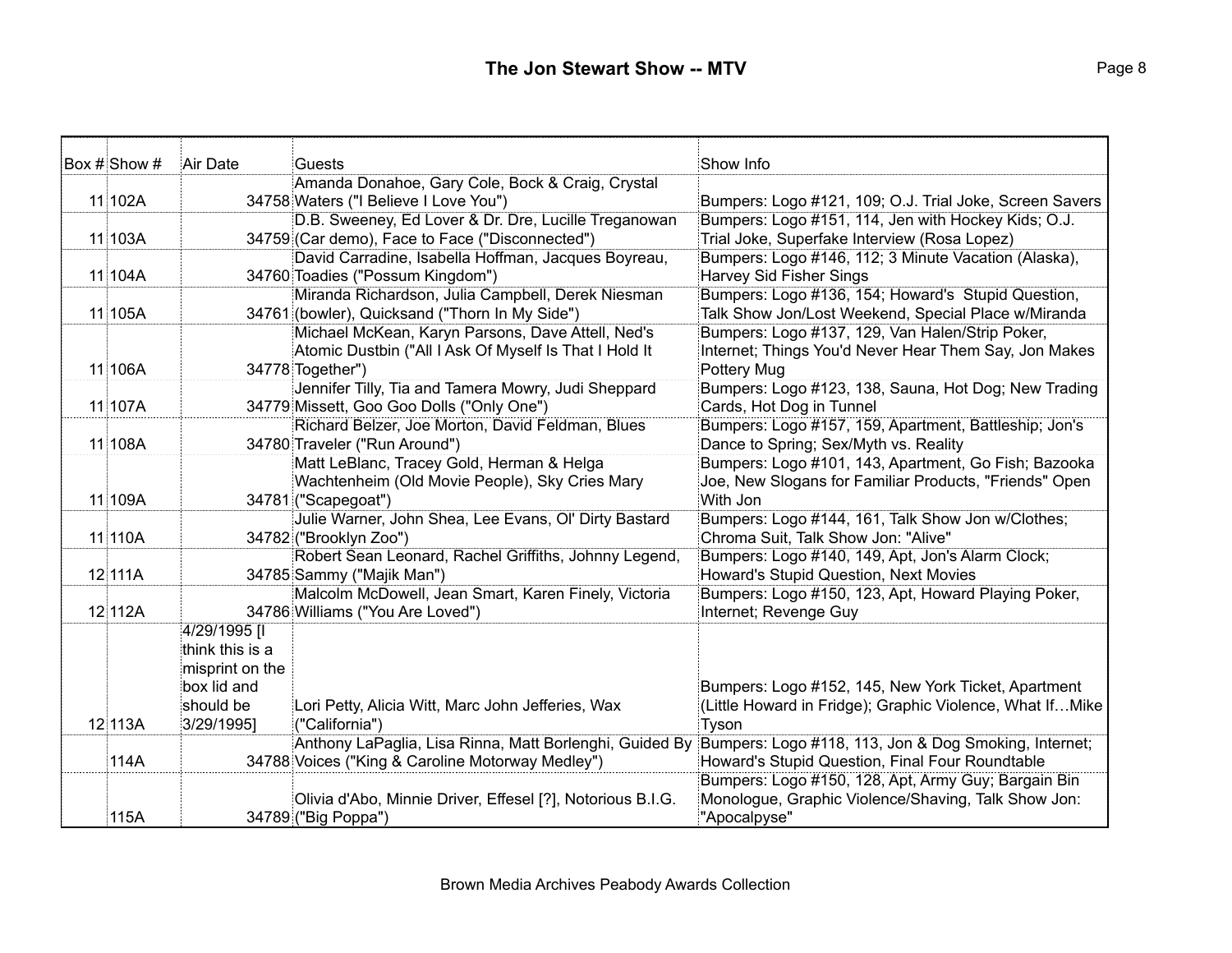| Box # Show # | Air Date     | Guests                                                                                  | Show Info                                                                                                |
|--------------|--------------|-----------------------------------------------------------------------------------------|----------------------------------------------------------------------------------------------------------|
|              |              | Jack Klugman, Toni Collette, Michael Easton, Matthew                                    |                                                                                                          |
|              |              | Sweet ("We're The Same"), Brooklyn Dodgers Symphony                                     |                                                                                                          |
| 12 116A      |              | 34792 (House Band)                                                                      | Bumpers: Logo #133, 122; Baseball Strike Highs & Lows                                                    |
|              |              |                                                                                         | Bumpers: Logo #136, 151; Behind the Wheel: The Allen                                                     |
|              |              | Levar Burton, Nicole Eggert, Chad Allen, Our Lady Peace                                 | Park Story Part 1, 2, 3, Never Go Home (Break Dance),                                                    |
| 12 117A      |              | 34793 ("Starseed")                                                                      | Giordi Glasses (Girls & Cows)                                                                            |
|              |              |                                                                                         | Bumpers: Logo #159, 148, Slomo of 3 Minute Vacation,                                                     |
|              |              | Margaret Cho, Rebecca Lobo, Suzzane Douglas,                                            | Internet; Recovered Memories, 3-Minute Vacation                                                          |
| 12 118A      |              | 34794 Catherine ("Saint")                                                               | (Australia)                                                                                              |
|              |              |                                                                                         | Bumpers: Logo #147, 153, Slomo of Tae Kwon Do Kids;                                                      |
|              |              | Eric Stoltz, Talisa Soto, Tae Kwon Do Kids, Ron Pailillo,                               | Howard's Stupid Question, Pulp Fiction Parody with Ron                                                   |
| 12 119A      |              | 34795 The Jayhawks ("Blue")                                                             | Pailillo, Dr. Jimmy & Raymond                                                                            |
|              |              | Elle MacPherson, Naomi Campbell, Claudia Schiffer,                                      |                                                                                                          |
| 12120A       |              | John C. McGinley, A.J. Johnson, Rappin 4-Tay w/The<br>34796 Spinners ("I'll Be Around") |                                                                                                          |
|              |              | Pauly Shore, Nancy Sinatra, Adrian Pasdar, Satchel ("Mr.                                | Bumpers: Logo #161, 106; Talk Show Jon "Exorcist"<br>Bumpers: Logo #119, 114, "These Boots" video w/Jon, |
| 121          |              |                                                                                         | Internet; Lady Howard                                                                                    |
|              | 34799 Pink") |                                                                                         |                                                                                                          |
|              |              |                                                                                         | Bumpers: Logo #121, 129, Subway, Bagpipes; O.J. Extra:                                                   |
| 13 122       |              | 34800 Chris Farley, Julianna Phillips                                                   | O.J. Does Shots, Advice For People Who Really Need It                                                    |
|              |              |                                                                                         | Bumpers: Logo #124, 134, Slomo of Jon Flying; Graphic                                                    |
|              |              | Elizabeth McGovern, Charles Oakley, Chris Tucker,                                       | Violence (Bills), Superfake Interview: "Elijah & the Easter                                              |
| 13 123       |              | 34801 Better Than Ezra ("Good")                                                         | Bunny", Plane Scene w/Chroma Key                                                                         |
|              |              |                                                                                         | Bumpers: Logo #110, 112, Great Moments in Pot History                                                    |
|              |              | Ed Begley Jr., Michael DeLorenzo, Leslie Uggams,                                        | (Bong); Howard and Jon Eat Jelly Beans, Next Week's                                                      |
| 13 124       |              | 34802 Spearhead ("Hole in the Bucket")                                                  | Magazines                                                                                                |
|              |              | Frank Whaley, Mia Kirshner, Peter Horton, Soul For Real                                 |                                                                                                          |
|              |              | ("Caddy Rain"), Marty Levitt "The King of the Klezmers"                                 | Bumpers: Logo #146, 160, Jon Pulls Bunny Out Of Cow,                                                     |
| 13 125       |              | 34803 (House Band)                                                                      | Talk Show Jon Button; Talk Show Jon: Lost Weekend-R                                                      |
|              |              | Teri Hatcher, Richard Grieco, Michael Jai White, Subway                                 | Bumpers: Fridge, Night Gown, Logo #141, 149, New York                                                    |
| 13 126       |              | 34813 ("This Lil' Game We Play")                                                        | Ticket; CD-Rom Movies, The Kato Tapes                                                                    |
|              |              | Bobcat Goldthwait, B.D. Wong, Home Remedies Ladies,                                     | Bumpers: Jon Asks Van Halen to play, Logo #107, 154,                                                     |
| 13 127       |              | 34814 Jill Sobule ("I Kissed a Girl")                                                   | Internet; T.V. Phone, College Rejections                                                                 |
|              |              | Sam Elliot, Sadie Frost, "Stomp", Sons of Elvis                                         | Bumpers: Great Moments in Pot History ("Edison"), Sauna                                                  |
| 13 128       |              | 34815 ("Formaldehyde")                                                                  | (Tag, You're It)                                                                                         |
|              |              | Gabriel Byrne, Van Halen (Panel), Van Halen                                             | Bumpers: Logo #156, 131; Graphic Violence (Paying                                                        |
| 13 129       |              | 34816 ("Amsterdam") & ("Aftershock")                                                    | Bills), Short Cut Courses ("Astronaut")                                                                  |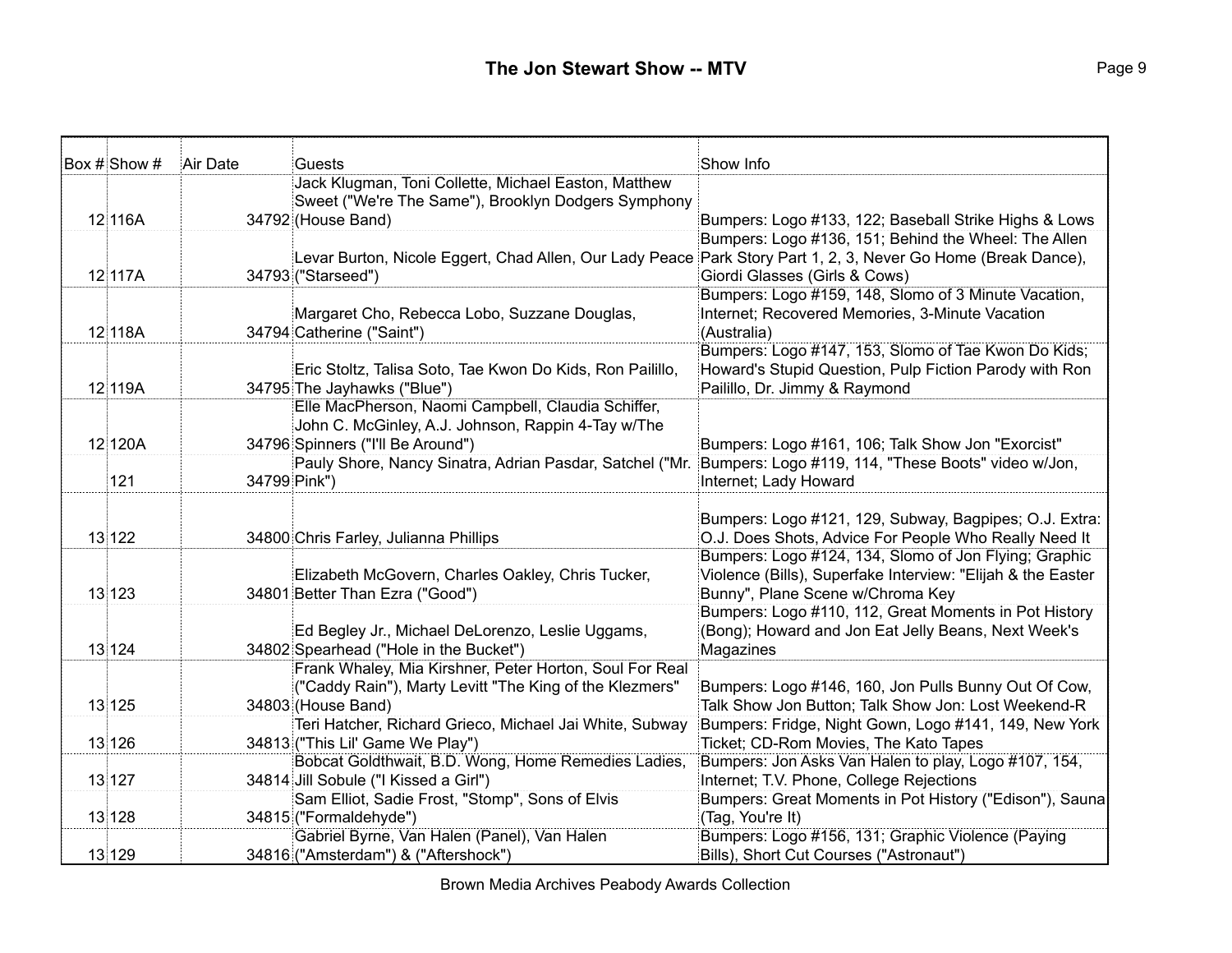| Box # Show # | Air Date | Guests                                                                                                     | Show Info                                                                          |
|--------------|----------|------------------------------------------------------------------------------------------------------------|------------------------------------------------------------------------------------|
|              |          | Peter Gallagher, Nia Long, Theo, Mike Watt ("Big Train")                                                   | Bumpers: Logo #158, 123, Howard on Roof; The Farley                                |
| 13 130       |          | 34817 w/Dave Grohl & Eddie Vedeer                                                                          | Tribute, Talk Show Jon ("Western")                                                 |
|              |          |                                                                                                            | Bumpers: Logo #159, 103, Fridge ("Drug Dealer"), Mets,                             |
|              |          | Maria Conchita Alonso, Jeremy Piven, Jude Law,                                                             | New York Ticket, "Guest of the Show" Maria Conchita                                |
| 14 131       |          | 34820 Portishead ("Sour Times")                                                                            | Alonso; Howard's Stupid Question, Mets Game                                        |
|              |          |                                                                                                            | Bumpers: Logo #108, 132, E! Gossip                                                 |
|              |          |                                                                                                            | (Copperfield/Lombard), E! Gossip (Sinatra), "Batjon",                              |
|              |          | Daphne Zuniga, Adam West, Tori Stooks, Shudder to                                                          | Guest of the Show-Daphne Zuniga; O.J. Roll In, Howard's                            |
| 14 132       |          | 34821 Thnk ("X-French T-Shirt")                                                                            | Office, Jon In "Melrose" clip                                                      |
|              |          |                                                                                                            | Bumpers: Logo #144, 151, Pet Grooming, N.Y. Ticket;                                |
|              |          | Queen Latifah, Essi Morales, Lee Day, Queen Latifah, Yo- Chroma Door (Eyeball Cheese), Celebrity Birthday  |                                                                                    |
| 14 133       |          | 34822 Yo, Patra, & Nefertiti ("Freedom")                                                                   | <b>Wishes</b>                                                                      |
|              |          |                                                                                                            | Bumpers: Logo #157, 160, Howard Plays Poker                                        |
|              |          | Matthew Broderick, John Leguizamo, Harry Connick, Jr.                                                      | w/Dummy, Slomo of Baja Racing, Internet; Ventriloquist                             |
| 14 134       |          | 34823 ("She"), Harry Connick Jr. (Panel)                                                                   | Dummy, 3-Min. Vacation ("Mexico")                                                  |
|              |          |                                                                                                            |                                                                                    |
|              |          | Margarita (House Band), Dave Foley, Cynthia Stevenson, Bumpers: Logo #120, 116, E! "Pauly Shore", New York |                                                                                    |
| 14 135       |          | 34824 Elizabeth Arnold, Toad the Wet Sprocket ("Woodburning") Ticket; Talk Show Jon "Alcatraz"             |                                                                                    |
|              |          | Matthew Perry, Colm Meaney, Morwenna Banks, Monster                                                        |                                                                                    |
| 14 136       |          | Magnet ("Negasonic Teenage Warhead"), Ruth Addams<br>34827 Trio (House Band)                               | Bumpers: Logo #106, 105, E! "Chastity Bono", N.Y. Ticket;<br>Training Center (Spy) |
|              |          | Jimmy Smits, John Henton, Elina Lowensohn, P.O.L.                                                          | Bumpers: Logo #101, 115, E! "Kristy McNichol", Internet;                           |
| 14 137       |          | 34828 ("Stupid")                                                                                           | Howard's Stupid Question, Fattest P.A., "NYPD Butt"                                |
|              |          | Susan Lucci, Matt Craven, Julie Lynn Cialini, Juliana                                                      | Bumpers: Logo #129, 135, Jon Pulls Tag Off Pillow, N.Y.                            |
| 14 138       |          | 34829 Hatfield ("Universal Heartbeat")                                                                     | Ticket Bumper; Tag, Jon's It (Mono.), Prom vs. Reunion                             |
|              |          |                                                                                                            | Cold Open: Bad Warm-up Guy; Bumpers: Logo #133,                                    |
|              |          | LL Cool J, Pepper Johnson, Tetley (Stolen Subway Dog),                                                     | 145, Jon Drinks Popcorn Butter at the Movie Theater,                               |
| 14 139       |          | 34830 Adina Howard "Freak Like Me"                                                                         | Internet; Chroma Door (2x4), Revenge Guy (Explosion)                               |
|              |          | Bronson Pinchot, Tichina [?] Arnold, Clancy Brown,                                                         | Bumpers: Logo #147, 123, Internet; Recovered Memories,                             |
| 14 140       |          | 34831 Naughty by Nature (a Medley)                                                                         | Talk Show Jon ("In Hell")                                                          |
|              |          |                                                                                                            |                                                                                    |
|              |          | Martha Plimpton, William McNamara, Heather Tom, Bush Bumpers: Logo #136, 148, Puppy in Dryer, N.Y. Ticket; |                                                                                    |
| 15 141       |          | 34834 ("Little Things")                                                                                    | Shrinking Howard Part 1, 2, 3, Mother's Day Highs & Lows                           |
|              |          |                                                                                                            | Bumpers: Logo #137, 108, Fridge, Army Guy, Internet;                               |
|              |          | Jennifer Aniston, Park Overall, Randy Savage, Dionne                                                       | Randy Savage Breaks Thru Door, Screen Savers,                                      |
| 15 142       |          | 34835 Farris ("I Know")                                                                                    | "Friends" Montage                                                                  |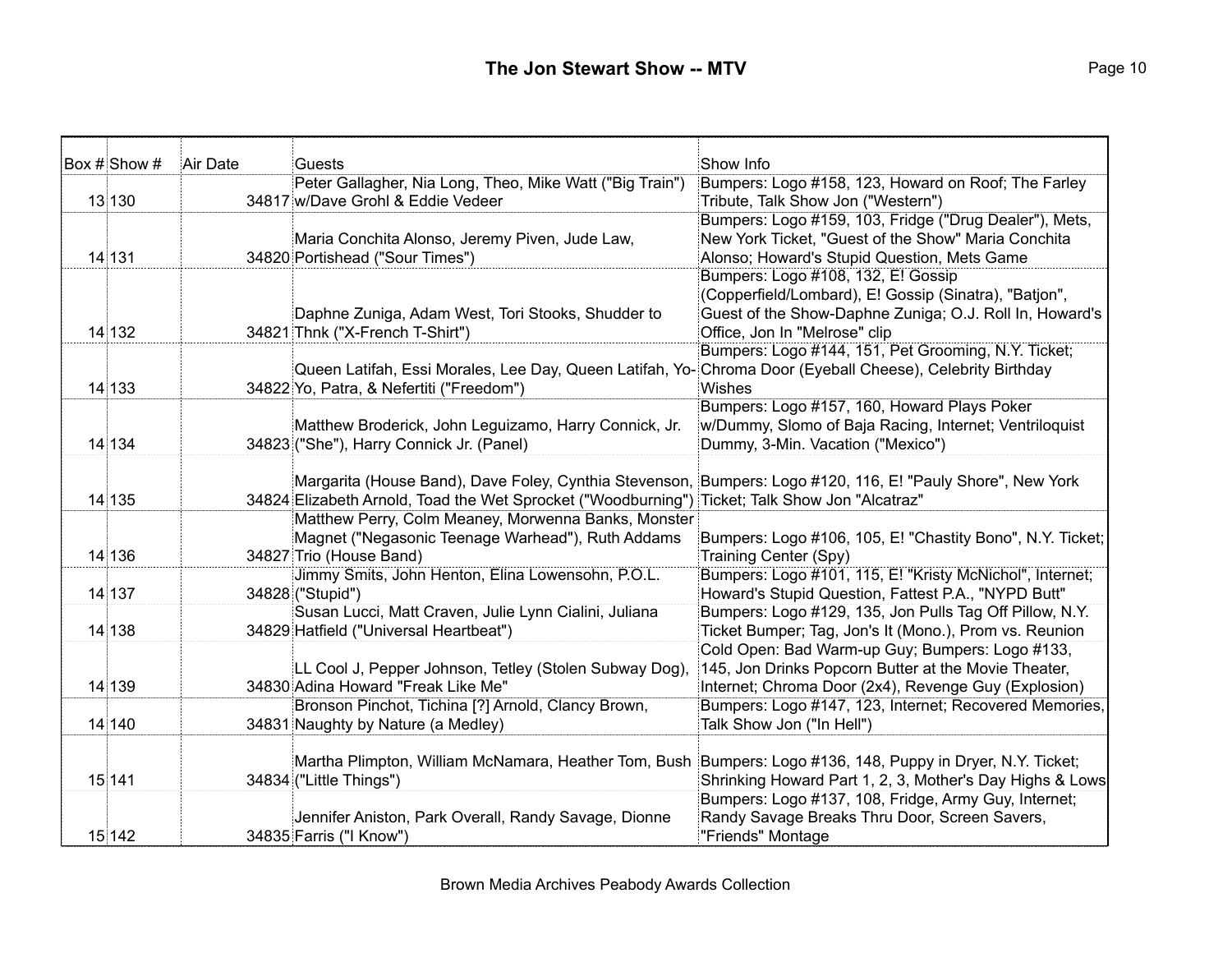| $\overline{\text{Box #}}$ Show # | Air Date    | Guests                                                                                                          | Show Info                                                 |
|----------------------------------|-------------|-----------------------------------------------------------------------------------------------------------------|-----------------------------------------------------------|
|                                  |             | Brett Butler, Kim Alexis, Gilbert Gottfried, Girls Against                                                      | Bumpers: Logo #113, 149, Subway (Jesse-Waiter), "Later    |
|                                  |             | Boys ("Cruise Your New Baby Fly Self"), Wallowitch                                                              | That Night", Slomo of Gilbert Spitting Water, N.Y. Ticket |
| 15 143                           |             | 34836 (House Band)                                                                                              | Bumper; Howard's Girlfriend                               |
|                                  |             |                                                                                                                 | Bumpers: Logo #153, 161, Slomo of Moira Hock &            |
|                                  |             | Moira Kelly, Gillian Anderson, David "The Rock" Nelson,                                                         | Looging, Slomo of Magic Carpet Ride, Internet; Howard's   |
| 15 144                           |             | 34837 Monttell Jordan ("This Is How We Do It")                                                                  | Stupid Question, 3-Minute Vacation (Morocco)              |
|                                  |             |                                                                                                                 |                                                           |
|                                  |             | Dolph Lundgren, Henry Thomas, Clyde Peeling                                                                     | Bumpers: Logo #156, 114, "Abernathy", N.Y. Ticket; Attell |
| 15 145                           |             | 34838 "Reptiles", Corrosion of Conformity ("Clean My Wounds")                                                   | in England, Talk Show Jon (Werewolf)                      |
|                                  |             |                                                                                                                 | Bumpers: Logo #150, 102, Jon gets fed under table, N.Y.   |
|                                  |             |                                                                                                                 | Ticket; Pat Riley in Audience (Mono.), Jon Wets the Bed,  |
| 15 146                           |             | 34841 Kim Fields, Ed Lover, John Salley, Brandy ("Best Friend")                                                 | Training Center: Brain Surgeon                            |
|                                  |             | Martin Mull, Kelly Martin, Joe Torre, Peter Murphy ("The                                                        | Bumpers: #109, 114, Marco Polo, Internet; Wheel of        |
| 15 147                           |             | 34842 Scarlet Thing In You")                                                                                    | Fortune, Revenge Guy #5                                   |
|                                  |             | Penelope Ann Miller, Kristin Davis, Stan Lee, Sugar Ray                                                         | Bumpers: Logo #157, 131, New York Ticket; Items in the    |
| 15 148                           |             | 34843 ("Mean Machine")                                                                                          | News, Fattest P.A. (Cheese City)                          |
|                                  |             | Tara Fitzgerald, Ice-T, D Knowledge, Faith No More                                                              |                                                           |
|                                  |             | ("Digging the Grave"), Frankie Goes to Italy (House                                                             |                                                           |
| 15 149                           | 34844 Band) |                                                                                                                 | Bumpers: Logo #138, 146; What's Hot Part 1&2              |
|                                  |             | George Clooney, Christina Ricci, Heidi Bohay, Bad                                                               | Bumpers: Logo #151, 154, New York Ticket; News Turtle,    |
| 150                              |             | 34845 Religion ("Infected")                                                                                     | Talk Show Jon (Chicago E.R.)                              |
|                                  |             |                                                                                                                 | Bumpers: Logo \$159, 111, 1962 Audience, Internet; Jon &  |
|                                  |             |                                                                                                                 | Howard met in '62, Superfake Interview: Michael Jackson,  |
| 16 151A                          |             | 34862 Kim Coles, Margaret Cho, Jamie Walters, Hum ("Stars")                                                     | Intern Pyramid                                            |
|                                  |             | Sherry Stringfield, Branford Marsalis, Buckshot LeFonque Bumpers: Logo #106, 124, Interns Xeroxing their Butts, |                                                           |
| 16 152                           |             | 34863 ("Some Cow Fonque"), Terry Murphy                                                                         | "Lady Howard" Reprise                                     |
|                                  |             | Robert Conrad, Katherine Heigl, Jeff Stilson, Shabba                                                            | Bumpers: Logo #129, 103, E! Gossip (Gary Busey); New      |
| 16 153                           |             | 34864 Ranks ("Shine Eye Gal")                                                                                   | York footage, After Work Special (Reprise)                |
|                                  |             | Robert Klein, Parker Posey, Lady Bunny, Lypsinka &                                                              |                                                           |
|                                  |             | Formika, Warren Zevon (Panel & Performance)                                                                     | Bumpers: Logo #143, 147, Jonon Toboggan (Coffee           |
| 16 154A                          |             | 34865 ("Mutineer")                                                                                              | Grab); Bennigan's Dog's Life                              |
|                                  |             | Frank Whaley, Viva & Jerry, Chris Isaak (Panel &                                                                | Bumpers: Logo #121, 149, E! Gossip (Stone Temple          |
| 16 155                           |             | 34866 Perform) ("Somebody's Crying")                                                                            | Pilots); Intern Musical Chairs, Talk Show Jon (KISS)      |
|                                  |             | Revised Backup KC Act 1-7. Frank Whaley, Chris Isaak,                                                           |                                                           |
| 16 155A                          |             | 34866 Viva & Jerry                                                                                              |                                                           |
|                                  |             | John Leguizamo, Vanessa Marcil, Suzzane                                                                         | Bumpers: Logo #144, Bennigan's (Smoke Break), Crank       |
| 16 156                           |             | 34869 Westenhoefer, Belly ("Red")                                                                               | Call (Z-100); Bennigan's, Toad Licking                    |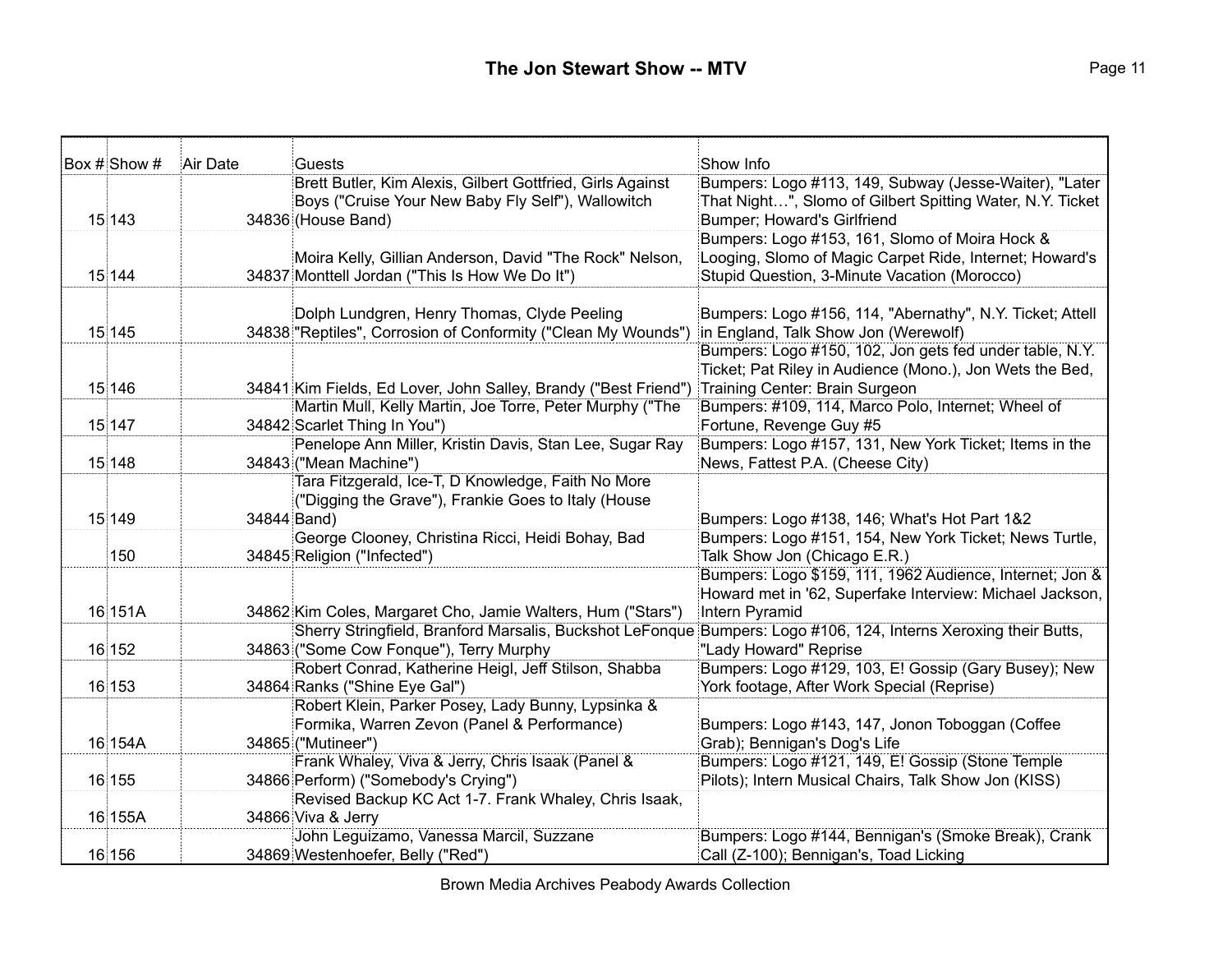| Box # Show # | Air Date       | Guests                                                                 | Show Info                                                |
|--------------|----------------|------------------------------------------------------------------------|----------------------------------------------------------|
|              |                |                                                                        | Bumpers: Logo #152, Crank Call (AT&T), Jon & Funnel      |
|              |                | David Brenner, Ted Nugent, Joe Krathwohl (Birdman),                    | Dog Smoking, Slomo w/Birds in Audience; Things I         |
| 16 157       |                | 34870 Morphine ("Honey White")                                         | Shouldn't Have Done, Drinking Games                      |
|              |                |                                                                        | Bumpers: Logo #153, 115, Crank Call (American Airlines), |
|              |                | Maria Conchita Alonso, Johnny Galecki, Stu Kamens,                     | Slomo of Boat Racing; Condor Footage, Bennigan's         |
| 16 158A      |                | 34871 Throwing Muses ("Shimmer")                                       | (Quiz), 3 Min. Vacation (Fantasy Island)                 |
|              |                |                                                                        |                                                          |
|              | 6/21/1995 [not |                                                                        |                                                          |
|              |                | sure if this date Mariel Hemingway, Elina Lowensohn, Cameron Bancroft, | Bumpers: Logo #146, 160, Crank Call (Chinese Take Out);  |
| 16 159       | is a misprint] | Marilyn Manson ("Lunchbox")                                            | Riot Footage, Meaty McGillicuty                          |
|              |                |                                                                        | Bumpers: Logo #124, 149, Jon & Howard watch sunset,      |
|              |                | David Letterman, Kevin Meaney, Buffalo Tom ("Summer"                   | Jon As An Old Man; Howard's Final Stupid Question, The   |
| 16 160       |                | 34873 & "Porchlight")                                                  | Last Talk Show Jon, Security Guard                       |
| 17 101       |                | S101R: Re-edited. Howard Stern, Howard St. Berg, Gin<br>34271 Blossoms |                                                          |
| 17 102       |                | 34268 S102. Gladiators, Elisabeth Shue, Guest Host: INXS.              |                                                          |
|              |                | S103R: Re-edited master. Step Girls, William Shatner,                  | Doggie bumpers [Log sheet inside case]                   |
| 17 103       |                | 34269 David Blaine, Gilbert Godfried.                                  |                                                          |
|              |                | S105R: Re-edited. Blind Date, Tisha Campbell,                          |                                                          |
| 17 105       |                | 34271 Cranberries.                                                     |                                                          |
| 17 106       |                | 34276 S106. Denis Leary, Concrete Blondes.                             | New girlfriend monologue                                 |
|              |                | S017R: Re-edited. John Stamos and Red Johnny and the                   |                                                          |
| 17 107       |                | John Guy.                                                              |                                                          |
| 17 109R      |                | 34324 John Leguizamo/Belly                                             |                                                          |
| 17 109       |                | 34281 S109R: John Leguizamo, Belly                                     |                                                          |
| 17 110       |                | 34283 S110. Julia Sweeney, Natalie Merchant.                           |                                                          |
| 17 111       |                | 34283 S111. David Gale, Marc Maron, Tattoo guy.                        | Girlfriend monologue                                     |
| 17 112       |                | 34324 Fran Dresher, Dominic & Jon                                      |                                                          |
| 17 113       |                | 34324 David Cassidy, The breeders, Jerry Boys                          | "Cut off penis" monologue                                |
| 17 114       |                | 34290 Sinbad, Kiddie wrestlers, Inner Circle.                          |                                                          |
|              |                |                                                                        | "What you missed last night", statute of limitations, I  |
| 18 116       |                | 34292 Bobcat Goldthwait, White Zombie                                  | wanna change the channel but I can't.                    |
| 18 117       |                | 117R: Adam Sandler, Mort Hurst, Heart                                  |                                                          |
| 18 117       | 34292          |                                                                        |                                                          |
| 18 119       |                | 34305 S119R: Bill Bellamy, Psychich Hotline, Chicken Lady              | Howard's evil powers                                     |
| 18 120       |                | 34305 Weird AI, Dr. Dre, Ed Lover                                      |                                                          |